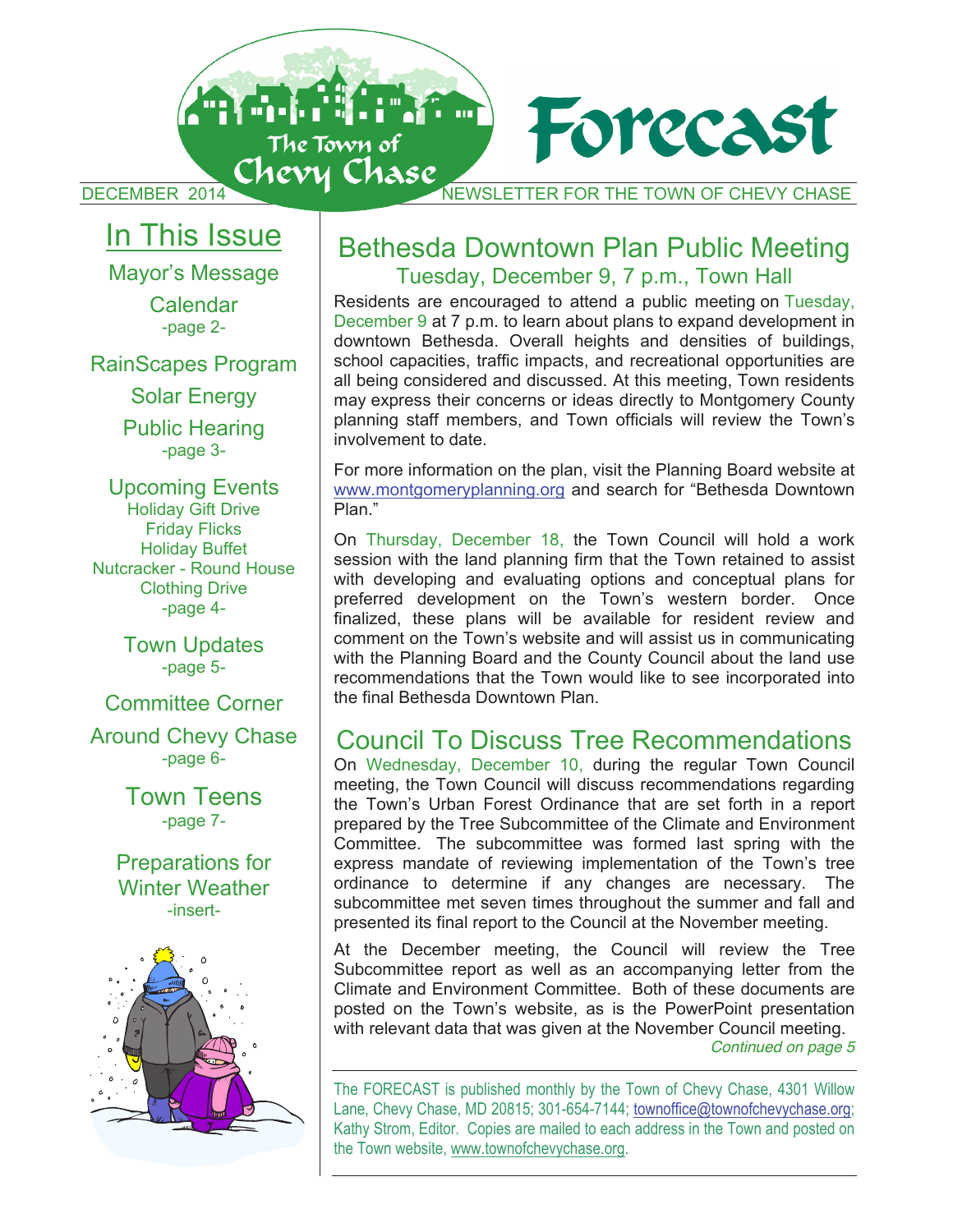# A Message from Mayor Kathy Strom

I hope everyone had an enjoyable Thanksgiving holiday. This month, the Town will host a number of public meetings and special events for Town residents. As we have done in the past several years, the Town is sponsoring a gift drive to help provide a good holiday for all families in our County. We are very grateful to those of you who continue to support this worthwhile program. Our winter coat drive continues – a very helpful and important effort as the cold of winter settles in. And, we are hosting a holiday luncheon for seniors on December 17 and look forward to seeing many of you there.

As reported in this edition of the Forecast, the Town is actively participating in Montgomery County's planning process for a new Bethesda Downtown Plan, which will impact growth and could provide opportunities to enhance open space in the Bethesda area. At a Town meeting on December 9 at 7 p.m., we will hear from the County Planning Department about its current proposals and also have a chance to have some of our questions answered and concerns addressed. And, at our work session on December 18, we will be working on developing a vision for the Town's western border under the new plan. We encourage you to attend these meetings and hope that you will participate in our many Town events.

With best wishes for a warm holiday season and a safe and healthy new year!

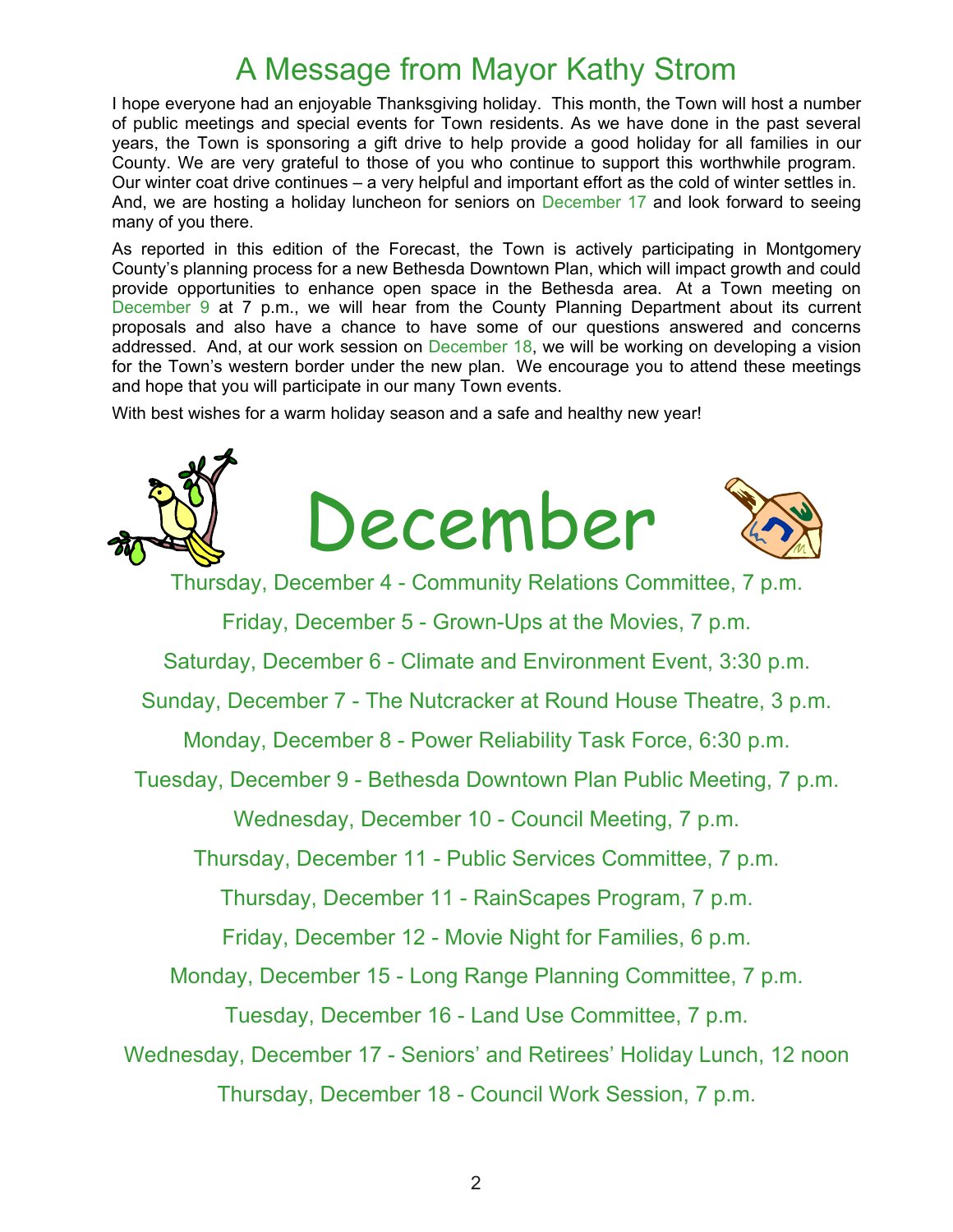# RainScapes Rebate and Technical Assistance Program

As announced in the November Forecast, the Town Council recently approved the RainScapes Rebate and Technical Assistance Program. This program supplements Montgomery County's RainScapes Rewards Rebate Program and helps Town residents solve stormwater problems on private property.

The Montgomery County RainScapes program provides County property owners with technical assistance and financial incentives to implement landscape projects that reduce stormwater runoff and improve water quality on private property. Projects completed in conformity with the County's RainScapes requirements are eligible for County rebates, up to a maximum of \$2,500. Even with the technical assistance provided by the County, however, many residents find the process to be complex and cost-prohibitive.

In order to help as many Town residents as possible realize their RainScapes projects, the Town Council has approved a two-part program. The first part will provide reimbursement (up to a maximum of \$1,000) for technical assistance to the homeowner in designing eligible landscaping projects, while the second part will provide a rebate equal to that provided by the County's RainScapes Rewards Rebate Program.

Residents must first apply to and participate in the County program in order to be eligible for the Town program. An informational meeting with representatives from the County's RainScapes Program will be held on Thursday, December 11, from 7 to 8:30 p.m. in the Town Hall. (Attendance at this meeting is not required to participate in the program.) If you would like to attend this meeting, please RSVP to the Town Office at townoffice@townofchevychase.org or 301- 654-7144 by Friday, December 5. Information on how to participate in both the County and Town programs is available on the Town's website.

# Climate and Environment Committee Does Solar Energy Make Sense For YOUR House?

Solar homes in our Town are saving their owners significant amounts of energy and money, while they quietly make the world a greener place. But the economics of solar are changing. You may want to consider a solar system now, before tax benefits expire. It is even possible to get a solar energy system for free these days! Come find out from a panel of your neighbors why they took the solar plunge, how it's working for them, and what the latest information is about solar energy technologies and finance.

We will meet at the Town Hall on Saturday, December 6 from 3:30 to 4:30 p.m. After the discussion, we will answer your questions over cookies and cider, and help you determine whether your house might be a good candidate for solar. Please RSVP to the Town Office at townoffice@townofchevychase.org or 301-654-7144.

# Public Hearing on Speed Hump Removal

At its Wednesday, December 10 meeting, the Town Council will hold a public hearing on a request to permanently remove the speed hump in front of 4323 Leland Street. This speed hump was removed as part of a recent repaving project, and three residents on that street have requested that it not be replaced. Following the recent removal of the speed hump, the Town commissioned a traffic study to determine whether the speed and volume of traffic on that block meet the Town's qualifying thresholds for a speed hump in that location. The study results do not support a speed hump there.

If you cannot attend the December 10 meeting, which begins at 7 p.m. in the Town Hall, you may submit comments to the Town Office at 4301 Willow Lane or townoffice@townofchevychase.org prior to the meeting.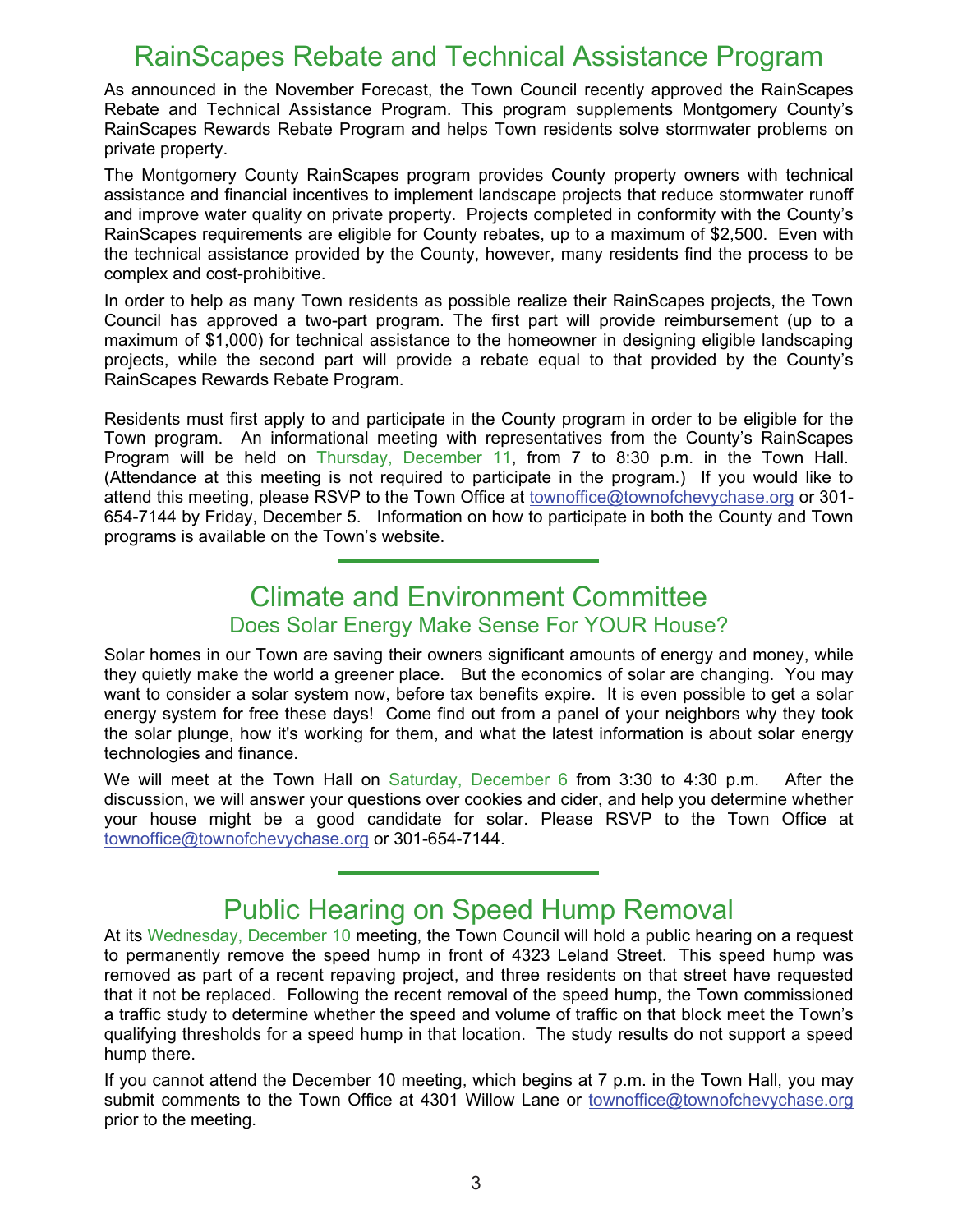# **UPCOMING EVENTS**



# Annual Holiday Gift Drive for Domestic Violence Victims

Once again, the Town's Community Relations Committee is sponsoring its annual gift drive. Partnering with the Montgomery County Abused Persons Program and Chesapeake Counseling, we will be collecting gift cards for domestic violence victims and their children. The generosity of Town residents in the past has been incredibly heartwarming, and we hope residents will again help brighten the holidays for needy families.

How can you help? There are two options:

You can purchase gift cards to a store such as Target, Marshall's, Kohl's, Ross, Giant or Sears and take them to the Town Office. Gift cards in \$10 or \$25 denominations would be appreciated. Please put the cards in an envelope with your name and your e-mail address. The deadline for gift card and gift collection is Monday, December 15.

If you prefer, you can "adopt" a family and purchase specific items. Please contact Cathy Wolf at wolfcs@starpower.net to be matched with a family.

# Friday Flicks are Back!

*Exit Through the Gift Shop* is the featured film at Grown-Ups at the Movies on Friday, December 5 at 7:30 p.m. Carrie Rickey, movie critic for the Philadelphia Inquirer describes *Exit Through the Gift Shop* as "a beguiling and subversively funny entertainment that considers art's worth from many angles, including that of guerrilla painters, gallerists, and seasoned collectors." Enjoy wine and cheese with the film. Town Hall doors open at 7:30 p.m. Space is limited, so please RSVP to

the Town Office at townoffice@townofchevychase.org or 301-654-7144.

*Frozen* is the featured family flick at Movie Night for Families on Friday, December 12 at 6 p.m. This animated adventure film from Walt Disney Studios is inspired by Hans Christian Andersen's fairy tale, *The Snow Queen*. Frozen won two Academy Awards – for Best Animated Feature and for Best Original Song. Enjoy pizza and popcorn with the movie. Showtime<br>is 6 p.m. Space is limited, so please RSVP to the Town Office at is 6 p.m. Space is limited, so please RSVP to the Town Office at townoffice@townofchevychase.org or 301-654-7144. Parents must accompany their children throughout the movie.

Nineteenth Annual Holiday Buffet for Seniors and Retirees

Join friends and neighbors at the nineteenth annual Holiday Buffet for Town Seniors and Retirees on Wednesday, December 17 at noon in the Town Hall. While you feast on a delicious meal, you will have a chance to visit with old friends and meet some new ones. If transportation is a problem for you, we will be happy to pick you up and take you back home. Please call 301-654-7144 by Friday, December 12 to RSVP and let us know if you need a ride. We look forward to seeing you!

# The Nutcracker at Round House Theatre

The Round House Theatre presents *The Nutcracker* on Sunday, December 7 at 3 p.m., with a special private reception with members of the production team after the show. This updated musical version of a holiday classic tells of Clara's adventures to save her family after news that her brother has not returned from the war. The play, with its captivating dialogue, wonderful puppetry and delightful original score, is great for a family outing and fun for all ages.

Tickets are \$30 for adults and \$20 for seniors 65 and over and for those 30 and younger. RSVP to the Town Office at townoffice@townofchevychase.org or 301-654-7144.

# Winter Outerwear Clothing Drive, November 1 - January 31

The Winter Outerwear Clothing Drive is off to a terrific start. More than 150 coats and other clean, gently-used warm clothing have been sent to the Betty Ann Krahnke Center and Bethesda Cares. Don't forget that clothing boxes are in the Town Hall (Monday thru Friday 9 a.m. to 5 p.m.) and the Lawton Community Center (Monday thru Thursday from 9:30 a.m. to 9 p.m., Friday and Saturday 9:30 a.m. until 5 p.m. and Sunday from 1 to 5 p.m.).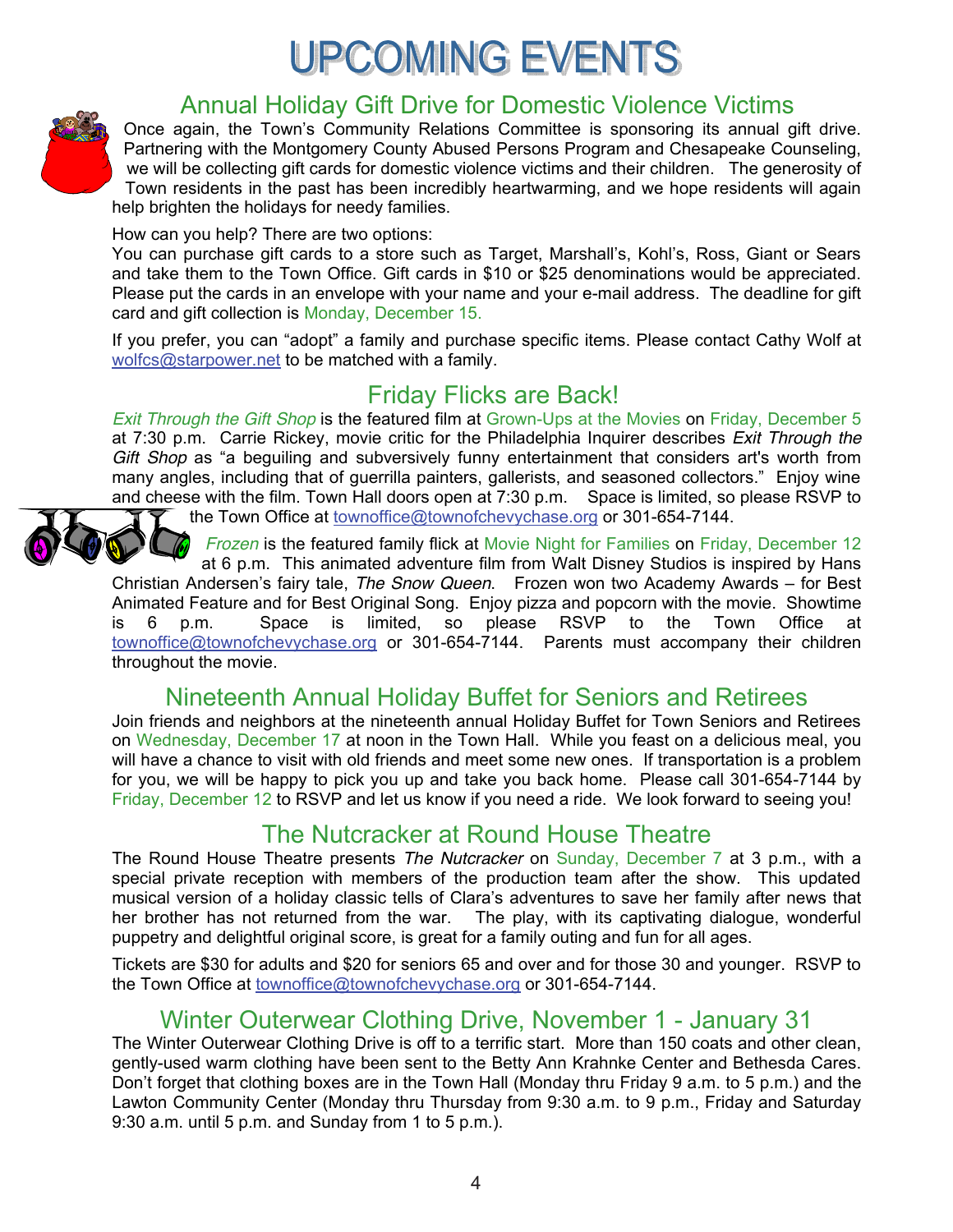# **Town Updates**

# **Crimewatch**

Please report all suspicious activity and crimes to the Montgomery County police at the nonemergency number 301-279-8000. For emergencies or crimes in process, call 911. Any information you can give to the police about criminal or suspicious activity in Town will help to make us safer. In addition, please report incidents to the Town Office at 301-654-7144 so that we can notify our off-duty Montgomery County police officers. Also, when you report crimes to the Town Office, you help us provide accurate crime information.

The following crimes were reported to the Town Office in November.

#### 11/10/2014

The police reported that several unlocked cars were entered and items were stolen. The Town police officer along with K9 and assisting police units arrested two men on stolen bikes who likely stole from 20-30 cars in the Town and neighboring municipalities.

### 2015-2016 Resident Directory

To be included in the 2015-2016 Resident Directory, please complete the authorization form that was mailed to each household in late October and return it to the Town Office by December 5. Authorization forms are available at the Town Office. The 2015-2016 Resident Directory will be mailed to each household in early January.

# Leaf Vacuuming To End on December 15



Vacuum trucks collect leaves continuously, street by street, until Monday, December 15. A map detailing the schedule of the pickup is provided on the Town's website. All leaves should be raked to the curb, not into the street. Please make sure that your leaves are not contaminated by cans, sticks, bottles or rocks. After collection has ended, please place leaves in reusable containers or paper yard waste bags and place them at the curb by 7 a.m. for Monday pickup.

## Holiday Trash Collection and Tree Pickup

Trash will not be collected on Christmas Day, December 25, or New Year's Day, January 1, but will be collected on the next regularly scheduled day. The Town offers curbside pickup of Christmas trees. All wire, ornaments and tinsel must be removed.

#### Town Teens List

The Town maintains a list of Town Teens, who baby-sit, pet-sit and do other miscellaneous jobs. The current list is included in this edition of the newsletter. We do not print the list in every edition of the newsletter so we encourage you to keep the list (page 7) for future use.



### Doggie Dos and Don'ts

Do walk your dog on a leash. It's the neighborly thing to do!

Don't let your dogs defecate on the public property or private property other than your own. Please use the dogi-pots that are placed in various locations throughout the Town.

## *Council To Discuss Tree Subcommittee Recommendations, continued from page 1*

If the Town Council decides at the December meeting or a subsequent meeting to move forward with any changes to the Town's tree ordinance, it will schedule a public hearing to allow residents to comment on the proposed changes. Details of any proposed changes and the public hearing will be included in a subsequent edition of the Forecast. While residents will not be able to comment during the discussion at the December meeting, they are welcome to attend and listen. For more information, please visit the Town website or call the Town office at 301-654-7144.

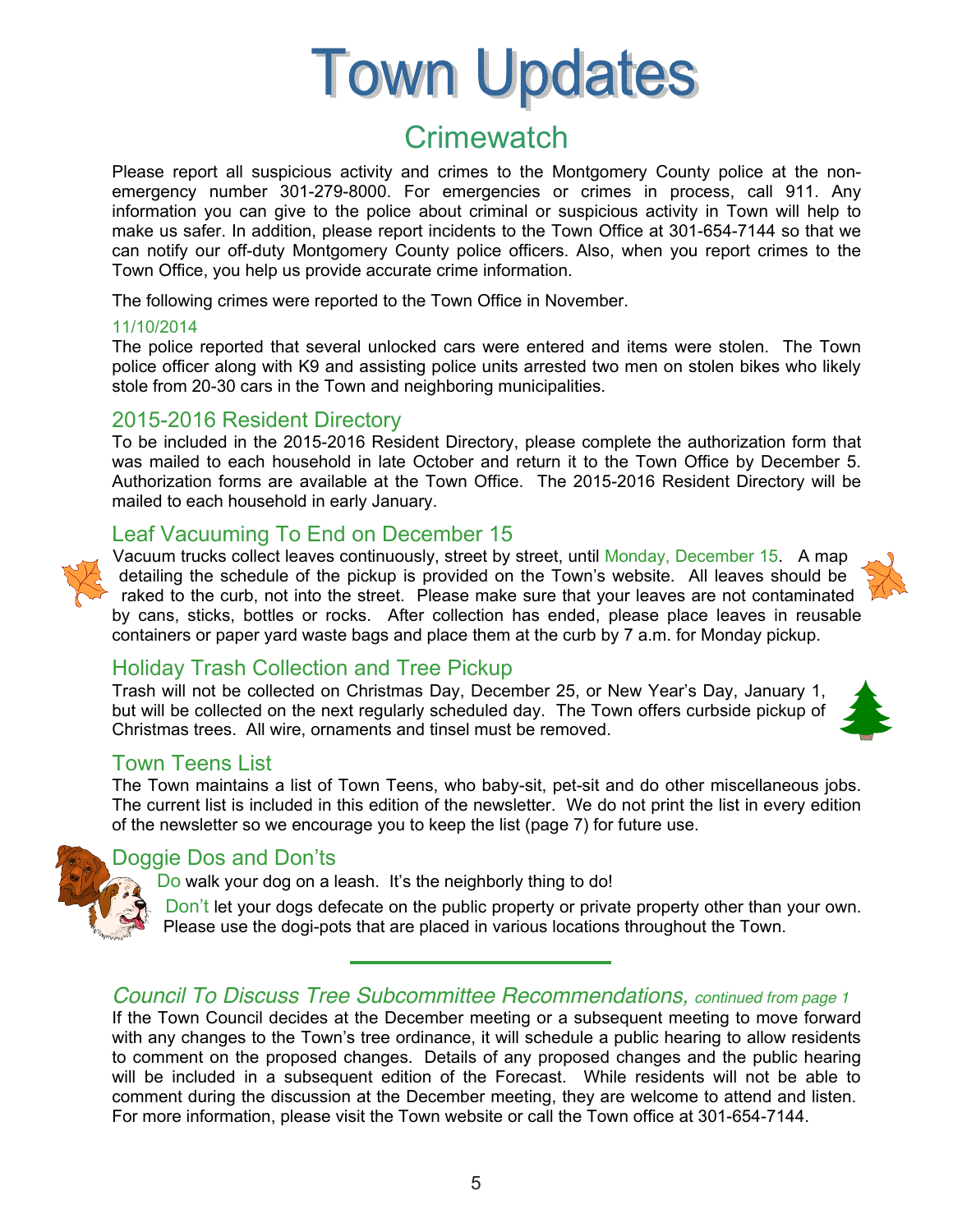# **Committee Corner**

# Give Our Planet a Happy Holiday!

It's the time of year when we celebrate and renew. We also can do our bit for the planet as we observe the holiday season.

- Switch to LED holiday lights, now carried in local stores in lots of varieties. Brighter, but consume up to up to 80% less energy than traditional incandescent bulbs. Last 25 times longer, so will save money over time. Can be strung together continuously to create long strands. LED candles are also available.
- Consider a timer for your outdoor lights.
- Do you and your family REALLY need all that stuff? "The Story of Stuff" http://www.storyofstuff.com/, a quick animated film, may make you think again.
- "Stuff-less" gift ideas: experiences (show tickets), a promise (babysitting coupon), edibles (food in a reusable container), donation (to a worthy cause), subscription (Netflix).
- And for the stuff you do buy: Shop for durable gifts that won't soon end up in the trash.
- Suggest to sales assistants that you don't need all that packaging; and please recycle whatever packaging is required.
- Choose wrapping products with recycled content or that can be re-used. Bags and bows can have nine lives.
- Enjoy shopping online. Reduce your driving and save your sanity. Lots of sites feature environmentally-friendly products.

For more information on how to help the planet during the holidays, google "greening the holidays." If you have relevant information to share, please post it on the Townneighbors listserv (to join, see "Quick Links" on the TOCC homepage).

# **Around Chevy Chase**

# Chevy Chase At Home Wants You!

As 2014 draws to a close, now is the perfect time to consider becoming part of Chevy Chase At Home in the new year. Join as a full or an associate member or become a volunteer, and you will be eligible to join our Friday morning Walking Club or the Knitting Circle that gets together several times a month. You'll get a discounted rate for classes, such as the Gentle Pilates and Balance Classes that we offer twice a week, and you'll have the opportunity to take part in our proposed periodic Lunch Bunch at La Ferme gatherings and the Current Events Round Table, which are just two of the exciting new programs and activities planned for 2015.

And if you're looking for a worthwhile volunteer opportunity, this is it! There's the satisfaction of working directly to help your older neighbors as a service volunteer, and there are also a number of committees that need new members, and the office can always use more volunteer help. So please visit our website at www.chevychaseathome.org or call the CC@ H office at 301-657-3115 to learn more about us and about what you can do to get involved in this wonderful neighborhood organization.

On Thursday, December 11, the Brunch Bunch will get together from 10 to 11:30 a.m. at the Olympia Cafe on Brookville Road. This friendly gathering is open to everyone -- just drop in and buy a cup of coffee or even a whole breakfast, and pull up a chair at the CC@ H table. It's a great way to get to know your neighbors, and there's always lots of lively conversation. And lots of free parking, as well.

Our annual Holiday Party will take place on Tuesday, December 16 from 2 to 4 p.m. at the Chevy Chase Village Hall. Everyone is invited to come savor the festive refreshments and enjoy some special holiday entertainment.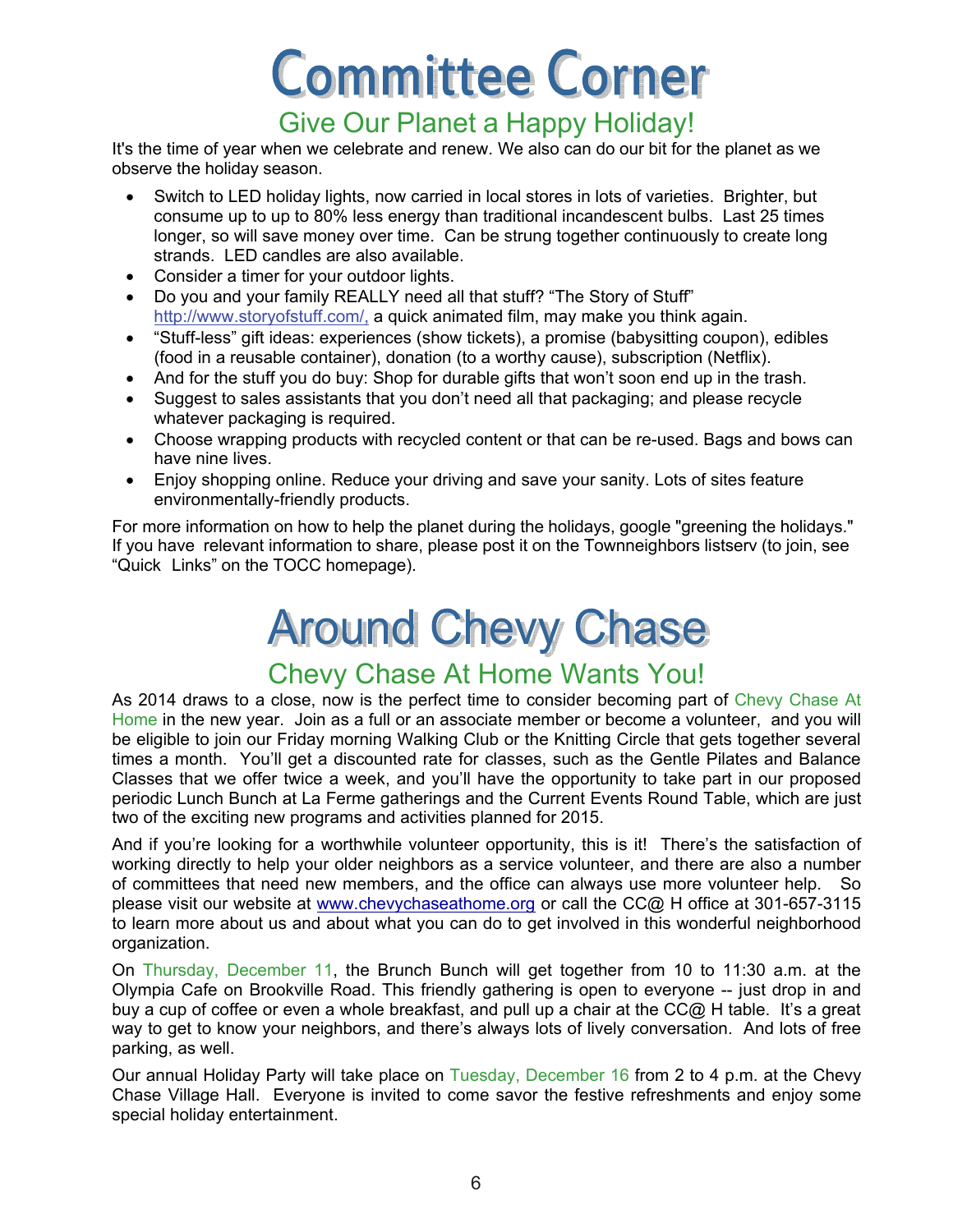# **Town of Chevy Chase**

4301 Willow Lane Chevy Chase, MD 20815

PRSRT STD US POSTAGE PAID Bethesda, MD Permit No. 418

# **TOWN COUNCIL**

*Kathy Strom, Mayor Patricia Burda, Vice Mayor Al Lang, Secretary Vicky Taplin, Treasurer John Bickerman, Community Liaison*



# Preparations for Winter Weather

The Town has taken a number of steps to prepare for the upcoming winter season. An overview of the winter preparedness plans is included as an insert in this newsletter. Please post the flyer in your home for future reference.

Sign up on the Town's website www.townofchevychase.org to receive Town Crier emails, Alert TOCC voicemail messages and an electronic copy of the FORECAST.